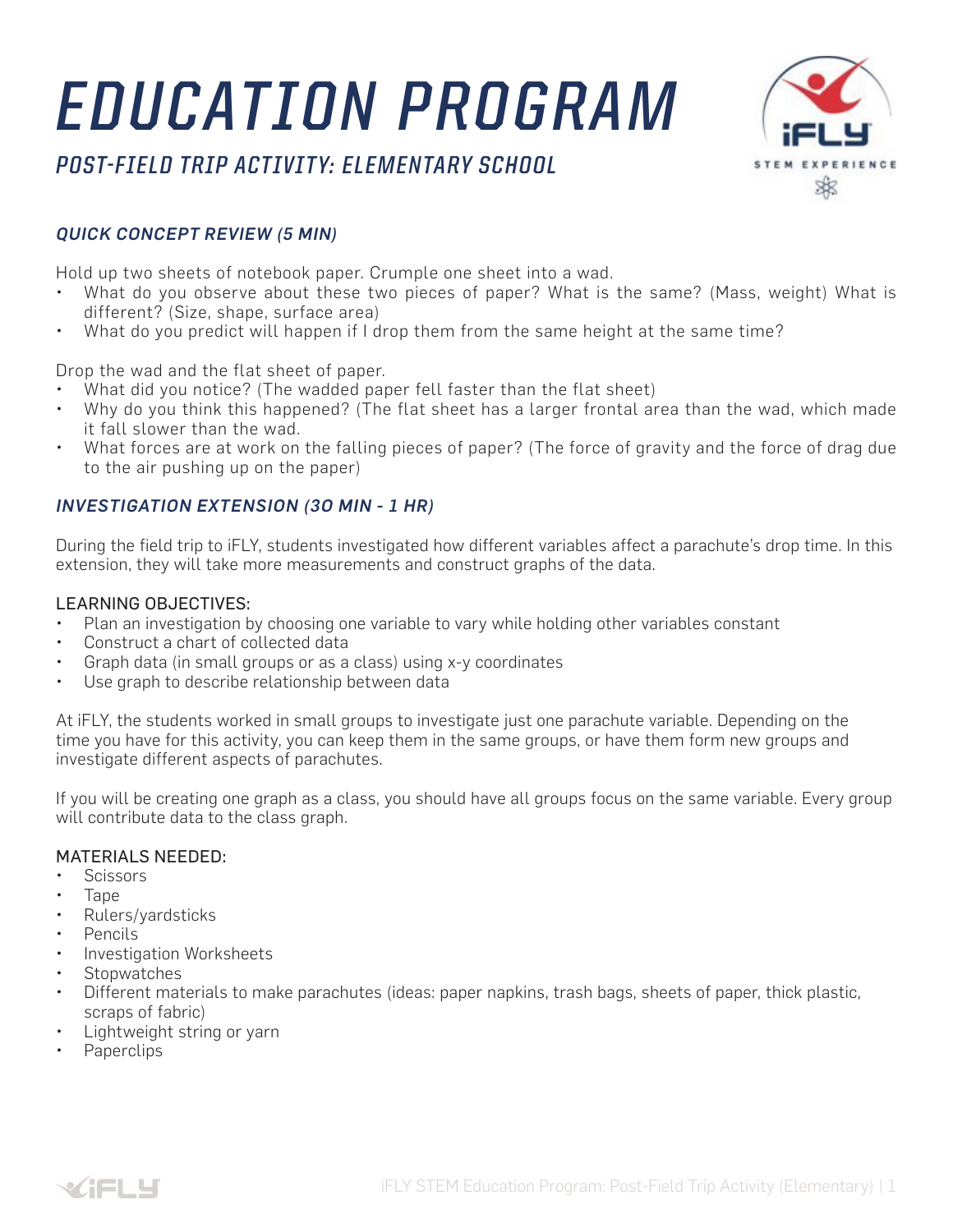#### PLANNING AND CARRYING OUT INVESTIGATIONS

As students begin to plan their investigations, circulate and ask to hear their plans. If groups are stuck or unsure what to investigate, point out the list of variables on their Investigation Worksheet. Which variable seems the most interesting to them? What are they curious about? If they are still stuck, suggest that they test out a variable the other groups haven't chosen.

As you check in with each group, ask to see their Investigation Worksheets. It is important that children record their process so they can discuss and reflect after the investigation.

*Note: When children are planning their investigations, they often choose to change their variables by such a small amount, that it makes it difficult to see any difference in the results. For example, changing the string length from 12" to 11" will probably not make a noticeable difference in the parachute's descent. Instead, encourage children to go with a larger change, such as 8".*

#### COLLECTING DATA

Students can use the pre-made chart on their worksheet to collect their data. Collecting at least 4 data points will make it easier to view relationships once the data is graphed.

*Note: Investigations often lead to more questions. For example, students investigating the effect of size on drop*  time may notice that a very big parachute folds over on itself. They may wonder, "What can we do to stop a big *parachute from crumpling?" While these types of questions may deviate from the worksheet, they can also lead to rich investigations!*

#### GRAPHING DATA

Students can use the graph on their worksheet to plot their own data. Or you can graph the data as a class.

#### USING DATA TO DRAW CONCLUSIONS

Ask students to look at their graphs or charts. What relationships do they see? *Example: "If the parachute is bigger, it falls more slowly." Does any of the data not fit with the rest? Is anything surprising? Example: "But a really big parachute fell fast. It was so big that it didn't open and crumpled to the ground."*

Examining the data may lead to interesting discussions. As you discuss the reasons for their results, you might refer to the following science concepts:

- In general, a parachute with a larger frontal area will "catch" more air and fall more slowly.
- In general, a heavier parachute will fall faster. (More mass increases the gravitational force)
- A parachute's size and shape will affect its frontal area.
- Making a parachute too big can actually make it fall faster because it will crumple over on itself before it has time to open, and won't be able to catch air. Increasing the weight of the load (paperclips) can help to make a large parachute open sooner.
- Longer strings pull the parachute tighter, and decrease the frontal area. This makes it fall faster.
- Materials that are porous allow air to escape from the parachute. This decreases the drag force and makes the parachute fall faster.
- If a parachute "rocks" back and forth, air will spill out and it will fall faster. A hole in the center of the parachute can help stabilize the parachute so it doesn't rock. This will actually make the parachute fall more slowly.

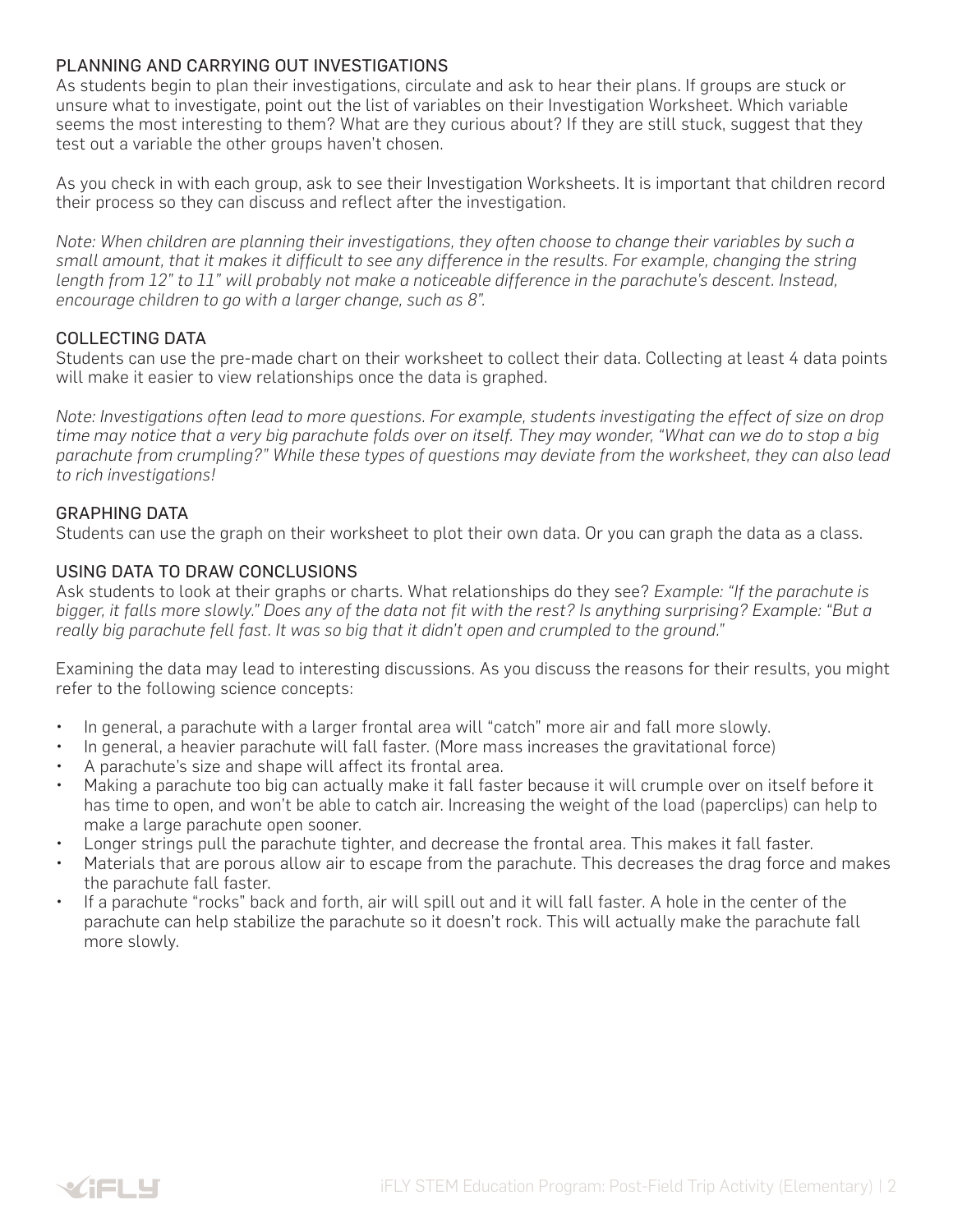# **Post-Field Trip Investigation Worksheet**



Name: \_\_\_\_\_\_\_\_\_\_\_\_\_\_\_\_\_\_\_\_

Date:  $\Box$ 

The **variables** of a basic parachute:

| <b>SHAPE:</b>    | square           |
|------------------|------------------|
| SIZE:            | $12" \times 12"$ |
| I STRING LENGTH: | 12"              |
| WEIGHT:          | one paper clip   |
| MATERIAL:        | thin plastic     |

### PLANNING THE INVESTIGATION

The one variable I will change is:

This is how I will change it:

This is what I think will happen:

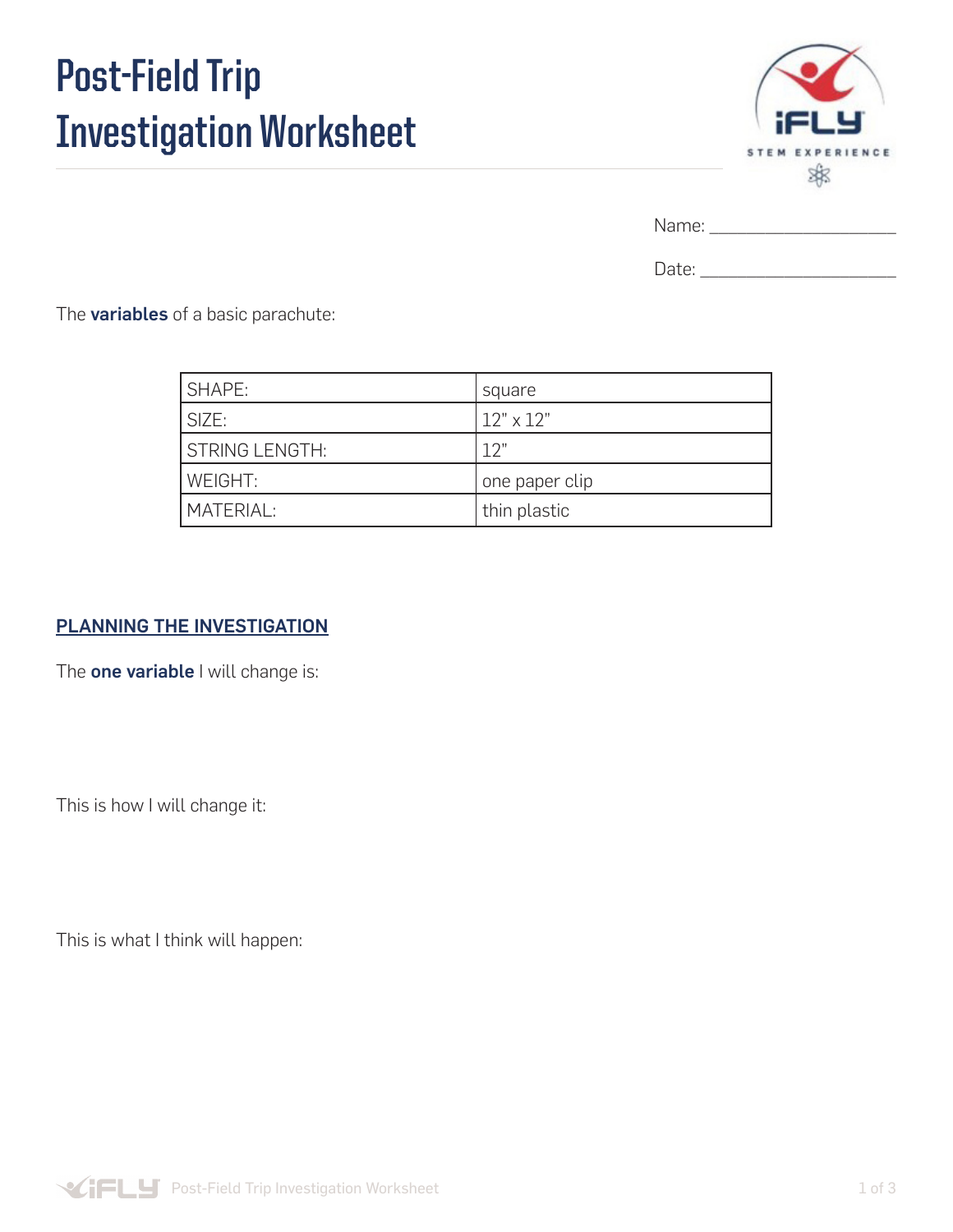# COLLECTING DATA



Use the chart below to collect your data.

| Variable Value (X) | Drop Time (Y) |
|--------------------|---------------|
|                    |               |
|                    |               |
|                    |               |
|                    |               |
|                    |               |
|                    |               |
|                    |               |

# GRAPHING DATA

Use the space below to graph your data.

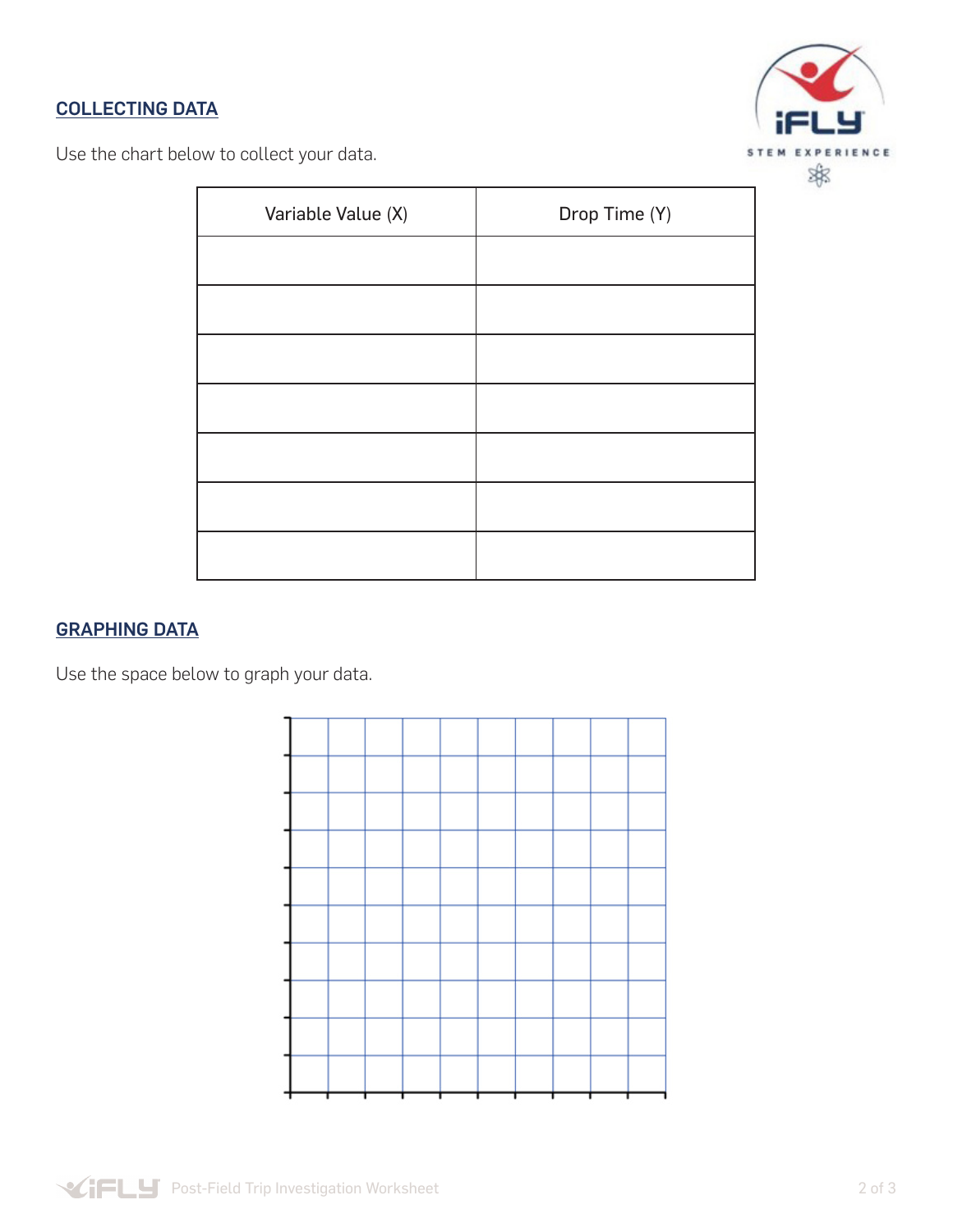## DRAWING CONCLUSIONS

Take a look at your graph. What do you notice? How did changing your variable change your parachute's drop time?



Was this what you expected?

Why do you think you got these results?

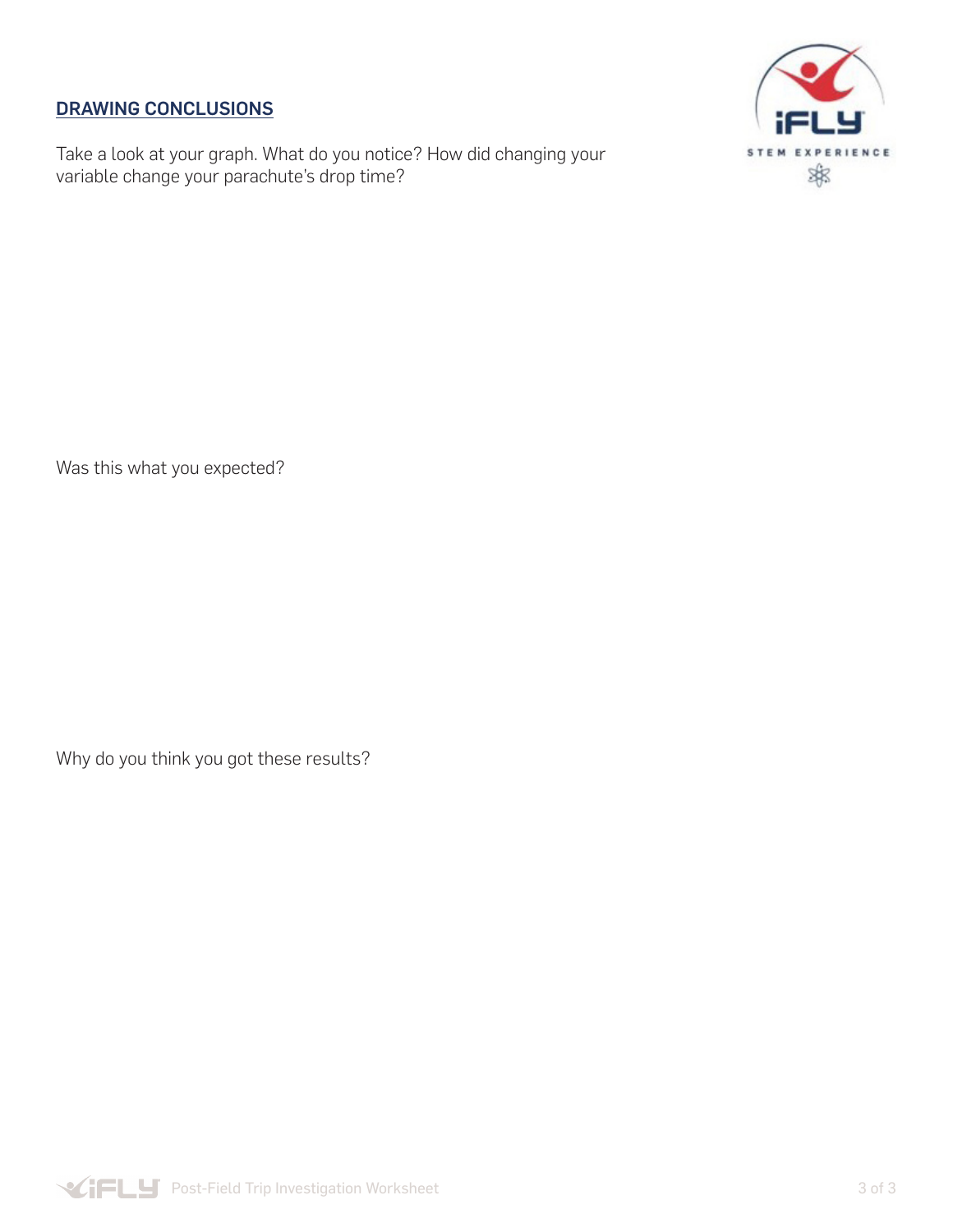# **Post-Field Trip Investigation Worksheet Answers**



Name: \_\_\_\_\_\_\_\_\_\_\_\_\_\_\_\_\_\_\_\_

Date:  $\Box$ 

The **variables** of a basic parachute:

| <b>SHAPE:</b>         | square           |
|-----------------------|------------------|
| SIZE:                 | $12" \times 12"$ |
| <b>STRING LENGTH:</b> | 12"              |
| WEIGHT:               | one paper clip   |
| MATERIAL:             | thin plastic     |

## PLANNING THE INVESTIGATION

The **one variable** I will change is:

Size

This is how I will change it:

We are going to make one very small parachute, one really big one, and the rest will be different by 4 inches on each side.

This is what I think will happen:

The bigger parachutes will float down slower than the small ones.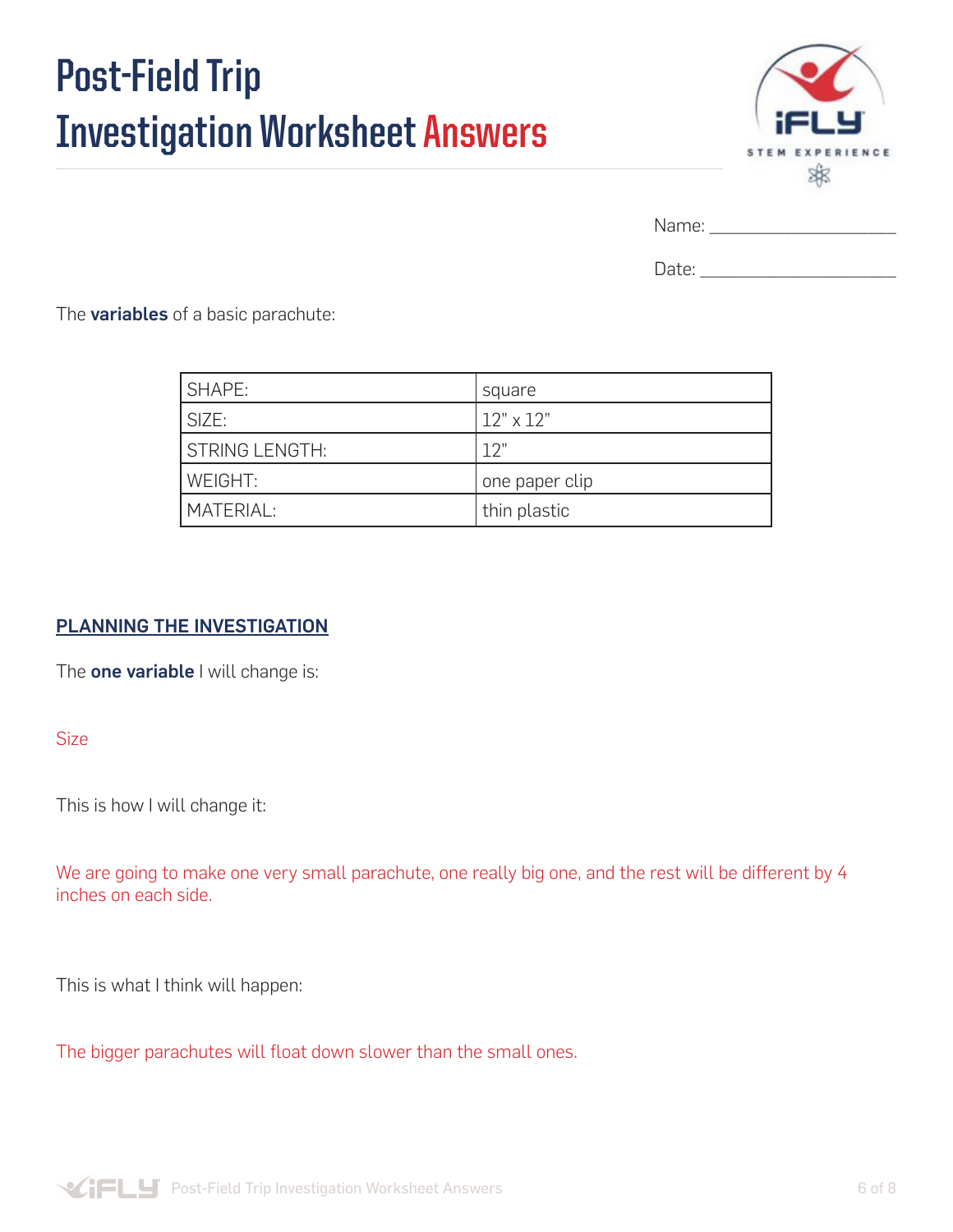# COLLECTING DATA



Use the chart below to collect your data.

| Variable Value (X) | Drop Time (Y) |
|--------------------|---------------|
| $3" \times 3"$     | 1.3 seconds   |
| $8" \times 8"$     | 2.7 seconds   |
| $12" \times 12"$   | 3 seconds     |
| $16" \times 16"$   | 3.6 seconds   |
| 20" x 20"          | 4.1 seconds   |
|                    |               |
|                    |               |

#### GRAPHING DATA

Use the space below to graph your data.